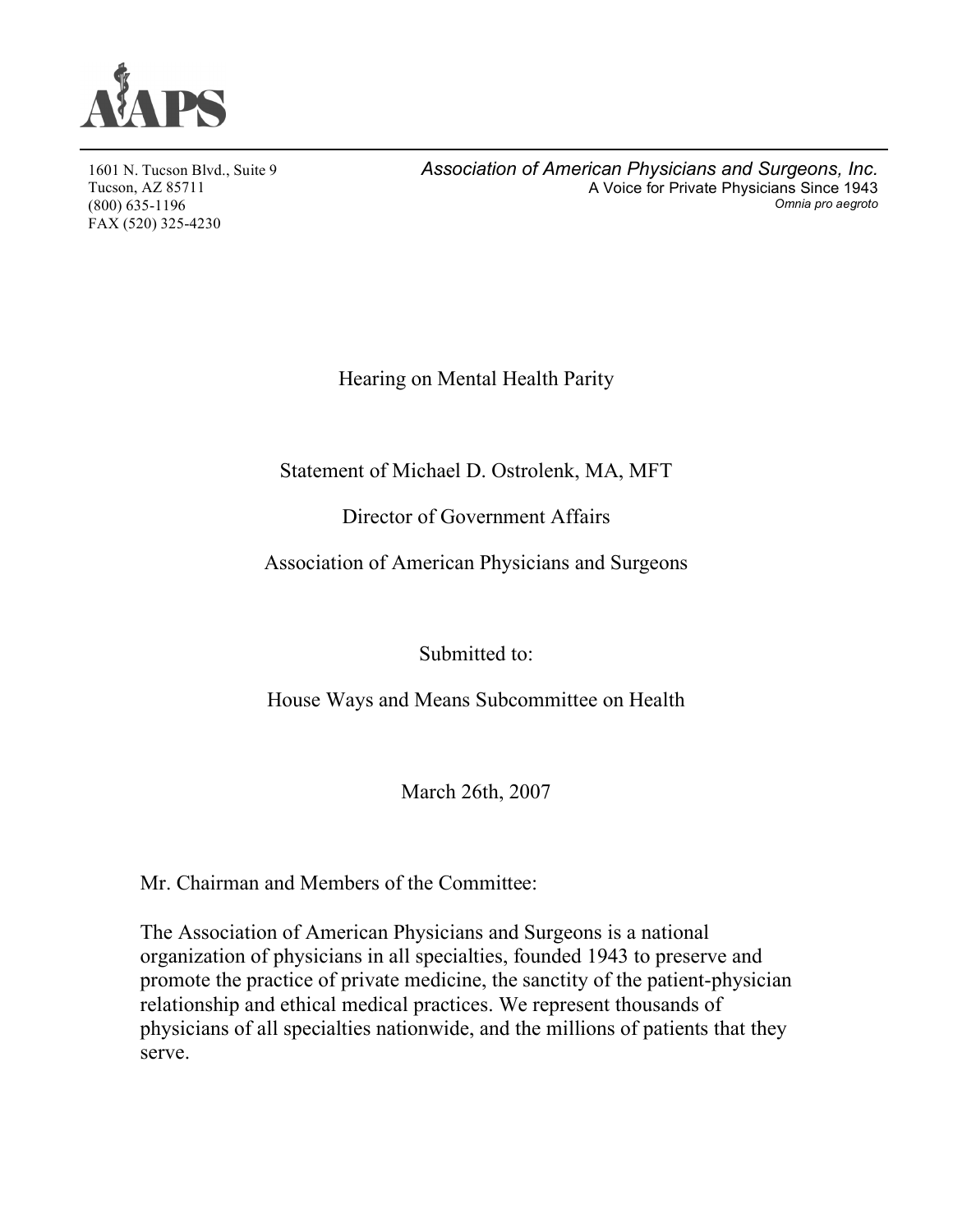Congress does not itself have the constitutional authority to dictate the practice of medicine, create mandates for private insurance companies or to determine the validity of a diagnostic tool as a payment mechanism.

## **1. Congress has no authority to regulate the practice of medicine**

We are concerned with the fact that the Federal government, which is not authorized under the constitution, specifically Article 1, continues to interfere in the practice of medicine. Medicine has historically been regulated at the State level and each time Congress interferes with the practice of medicine, it violates the 9th and 10th amendment, usurps power not granted by the Constitution, and creates the future perceived need to further intervene to fix secondary problems caused by the original intervention. The Constitution established a national government of delegated, enumerated, and thus limited powers. It is clear from our founding fathers that they too saw no place for the Federal government to interfere in the practice of medicine. Specifically, James Madison wrote, in the Federalist, No. 45:"The powers delegated to the proposed Constitution to the federal government are few and defined. Those which are to remain in the State governments are numerous and indefinite. The former will be exercised principally on external objects, as war, peace, negotiation, and foreign commerce....The powers reserved to the States will extend to all objects of which, in the ordinary course of affairs, concerns the lives, liberties and properties of the people, and the internal order, improvement and prosperity of the State."

## **2. Restoration of true insurance markets**

Congress does not have the authority to interfere in the business of insurance. . Congressional interference has turned a freer market into a managed market in which mutually beneficial exchanges between buyers and sellers have been impaired. This has led to the general increase of cost of medicine, the reduction in innovation in goods and services, and the mistaken conflation of insurance with medical care. Instead of adding unconstitutional mandates to private insurance companies, Congress should move to abolish all mandates, regulations, and controls. Deregulation of the insurance market by the Federal government would allow individual insurance companies to meet the needs of their clients and allow for unique and innovative insurance products to be developed and offered to the public at large. More importantly, it would free up intellectual capital that is now wasted on compliance costs for actual use in patient care. We oppose the top-down command-and-control system that is now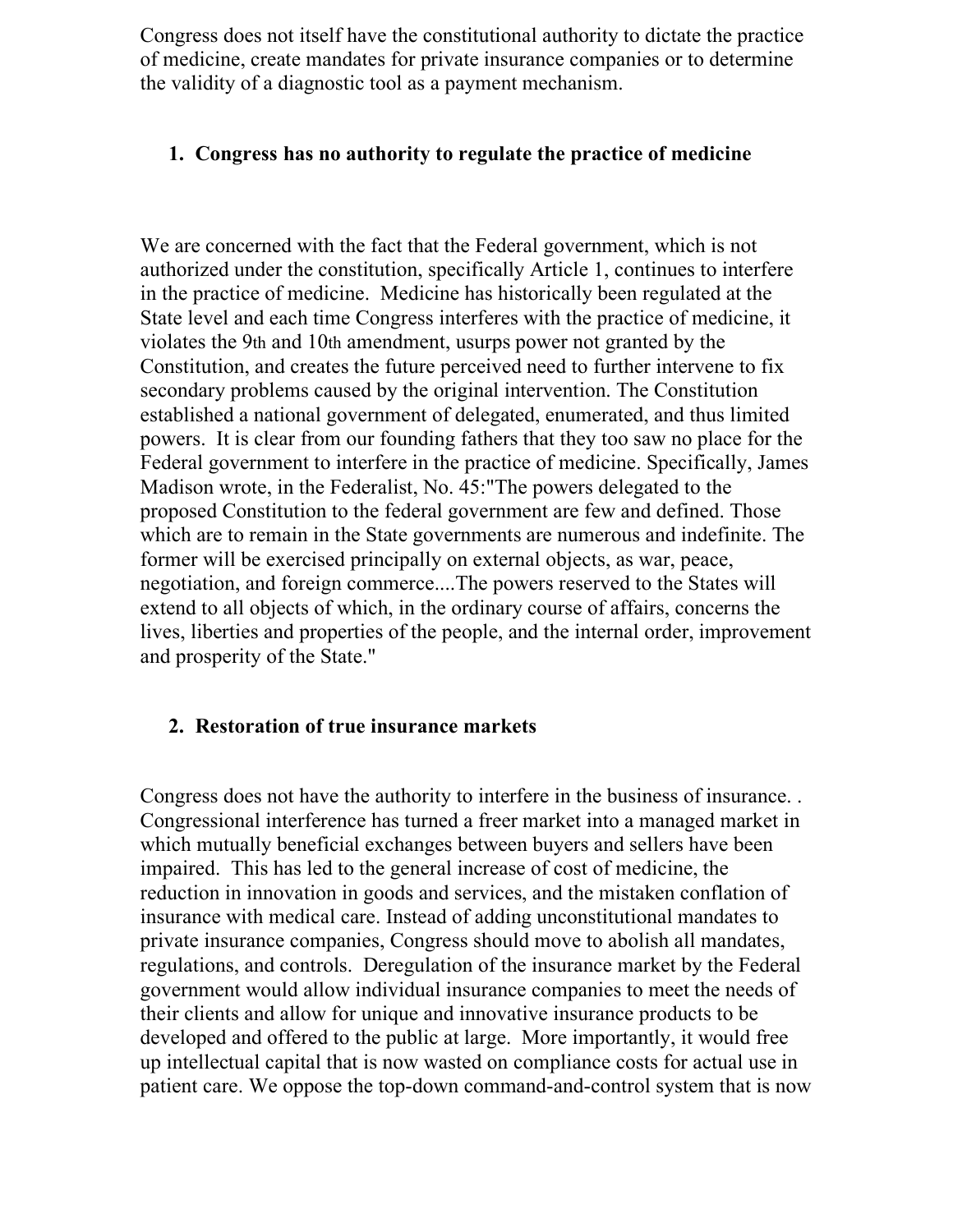in places and its further centralization and manipulation through coercive expansions of the core benefit package. Instead, we support deregulation of the insurance market as well as of the practice of medicine.

## **3. Psychiatry differs from other medical specialties**

It is very important for Congress to recognize that psychiatry differs in fundamental ways from what might be called somatic medicine. At this time in our history and science, psychiatry is based on subjective reporting and observation of inner experiences or behavior and lacks objectively verifiable tests such as blood tests, imaging studies, and biopsies. While patients do experience real spiritual/emotional/mental/moral problems and exhibit maladaptive behaviors, manifestations that are considered a "mental illness" cannot be defined as a disease in the absence of objective, reproducible somatic abnormalities.

A mental-health parity mandate will turn the current diagnostic standards for psychiatry, the Diagnostic and Statistical Manual of Mental Disorders (DSM-IV), into a standard for payment as well. The DSM-IV remains consensus driven, unsupported by clear empirical data. Neither taxpayer-supported nor private insurers should be forced to cover conditions diagnosable only by consensus of by self-interested psychiatrists and their partners in the pharmaceutical industry. If insurance subscribers or clients believe mental health coverage or service to be of value, and are thus willing to pay for it, this will be offered in the free market on a contractual basis. All insurance subscribers should not be forced to pay for services that they do not consider to be of value.

The concept of "biopsychiatry," or more popularly "chemical imbalance" is at present merely a theory. Based on this theory, billions of dollars are spent by both public and private entities specifically for psychoactive drugs. Careful post-marketing surveillance of the benefits and harms of such drugs is greatly needed and seriously lacking. Some reports suggest that drugs often cause more problems than they ameliorate, and may induce objective ailments, such as diabetes, which then must be treated. As drugs either first or second line treatment protocol for most so-called "mental illnesses," a mental health treatment mandate can be anticipated to result in increased drug usage, with its attendant problems, and hence an increase in expenditures for both psychiatric and medical treatment.